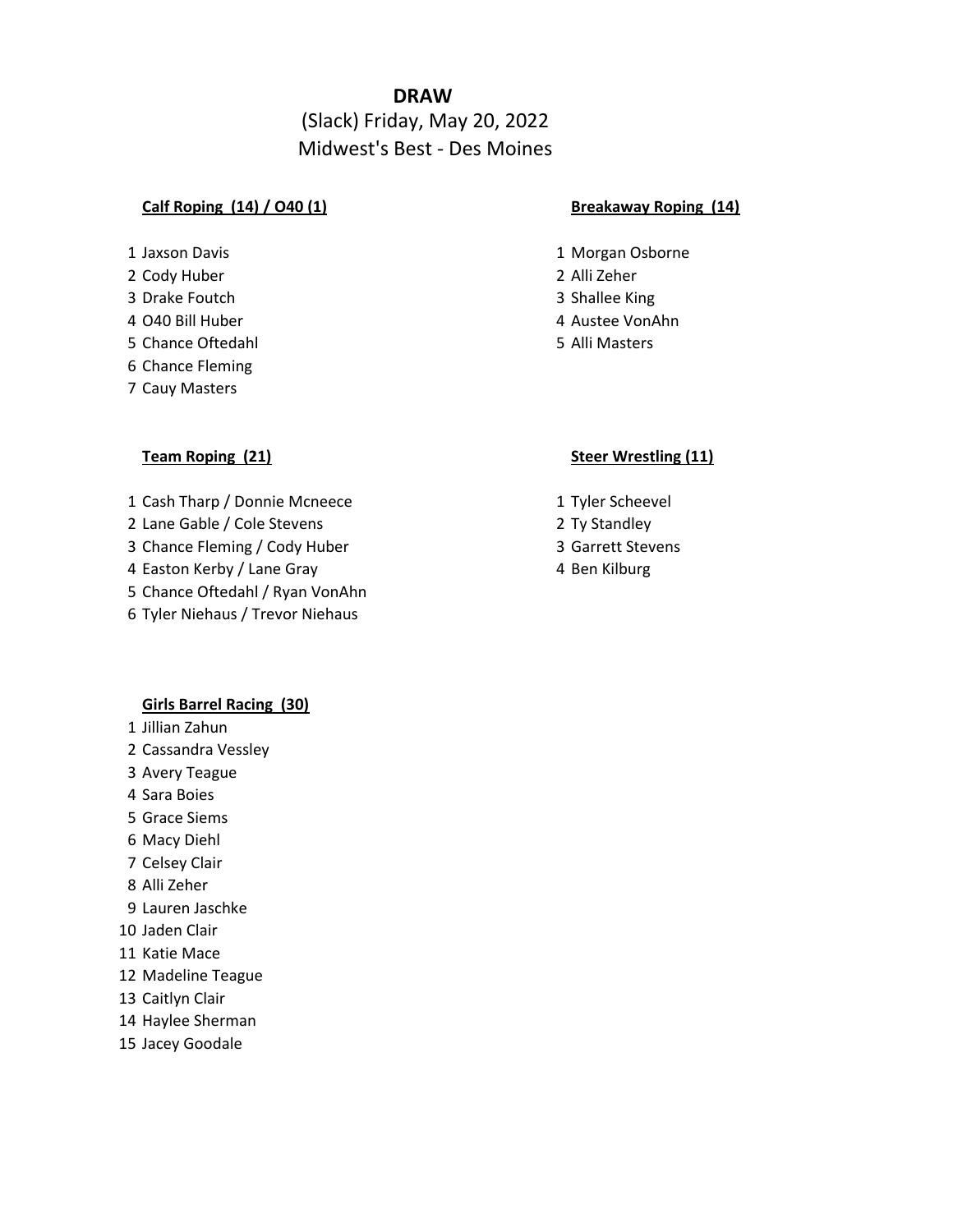# **DRAW**  Saturday, May 21, 2022 Midwest's Best - Des Moines

### **Bull Riding (11)**

Aaron Keeton Daren Martin Josh Barela Leroy Miller Trent Nelson Weston Kimball Freeman Yoder Justin Stoltz Jared Eiklenborg Keaton Street JJ Dooyema

## **Bareback (1) Saddle Bronc (3)**

Dakota Graham Brandon Ross Colton Steiber Zane Magner

### **Calf Roping (14) / O40 (1) Breakaway Roping (14)**

- 
- 
- 3 Jackson Haug 3 Heidi Bindl
- 4 Judd Grover 4 Alise Holt
- 
- 
- 
- 

- 1 JB Bound 1 Livvie Eissens
- 2 Dexter Davis 2 Bailey Barker
	-
	-
- 5 Dawson Davis **5 Dawson Davis 5 Meredith Beaumont**
- 6 Cash Paulsen 6 Reed Lauderman
- 7 Clay Ellis 7 McKet Maher
- 8 Sam Swaim 8 Brooke Bindl
	- 9 Camarie Widmer

### **Steer Wrestling (11)**

- 1 Dalton Rumley
- 2 Logan Lauderman
- 3 Steve Allgood
- 4 Grant Gansemer
- 5 Troy Nielsen
- 6 Josh Barela
- 7 Brian Conrad